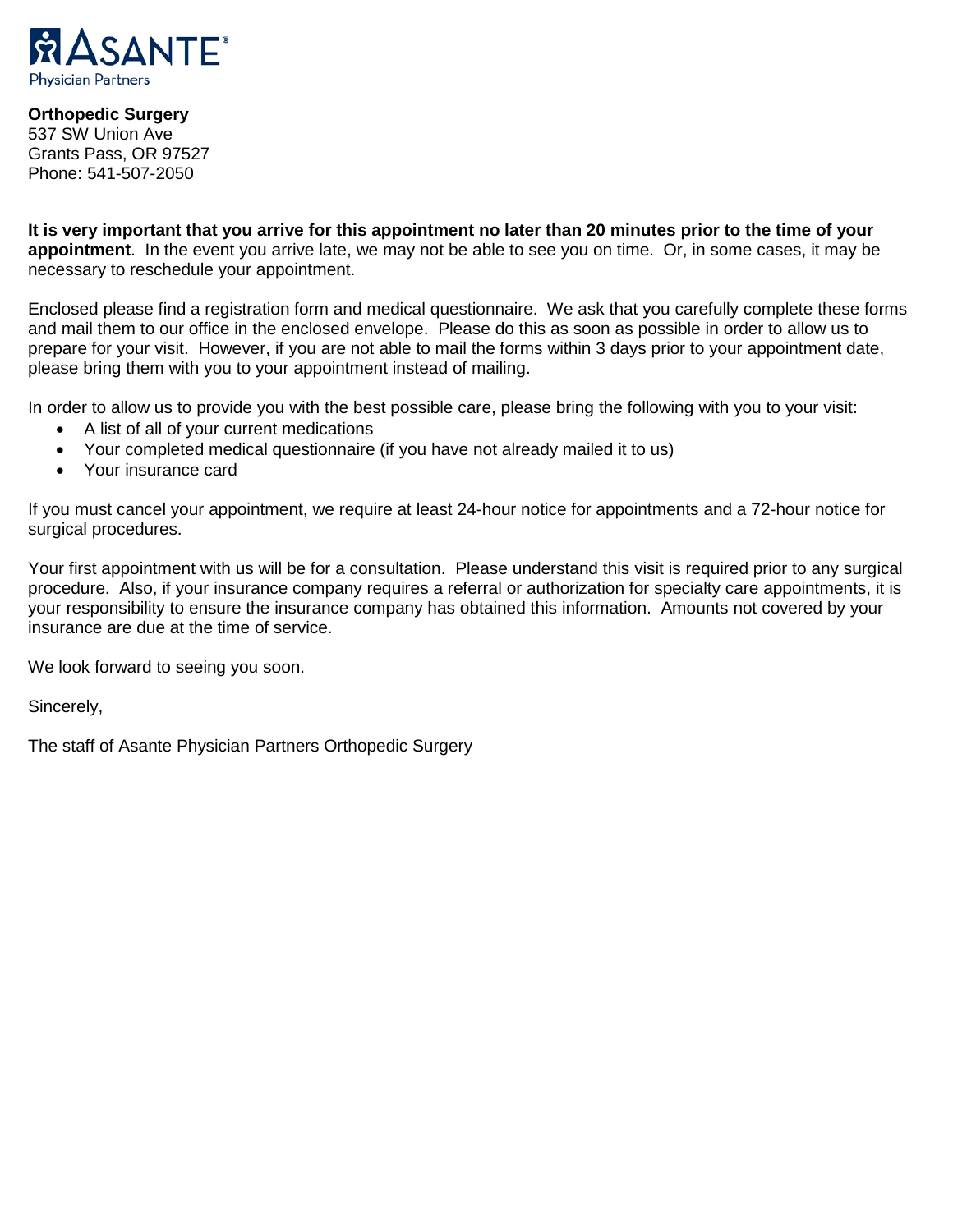| <b>PLEASE PRINT</b> |  |
|---------------------|--|
|---------------------|--|

| <b>PLEASE PRINT</b> | <b>REGISTRATION FORM</b> | <b>COMPLETE ALL BOXES</b> |
|---------------------|--------------------------|---------------------------|
|---------------------|--------------------------|---------------------------|

┑

| <b>Patient Information</b>                                                                                                                                                                                                                                         |                                                                                                                |
|--------------------------------------------------------------------------------------------------------------------------------------------------------------------------------------------------------------------------------------------------------------------|----------------------------------------------------------------------------------------------------------------|
|                                                                                                                                                                                                                                                                    |                                                                                                                |
|                                                                                                                                                                                                                                                                    | the control of the control of the control of the control of the control of the control of                      |
|                                                                                                                                                                                                                                                                    |                                                                                                                |
|                                                                                                                                                                                                                                                                    |                                                                                                                |
| Street Address: <u>P.O. Box Professional City:</u><br>City: <u>Cell Phone: Cell Phone: State: Vester Address: City: Cell Phone: Cell Phone: Cell Phone: Cell Phone: Cell Phone: Cell Phone: Cell Phone: Cell Phone: Cell Phone: Cell Pho</u>                       |                                                                                                                |
|                                                                                                                                                                                                                                                                    |                                                                                                                |
|                                                                                                                                                                                                                                                                    |                                                                                                                |
|                                                                                                                                                                                                                                                                    |                                                                                                                |
|                                                                                                                                                                                                                                                                    |                                                                                                                |
|                                                                                                                                                                                                                                                                    |                                                                                                                |
|                                                                                                                                                                                                                                                                    |                                                                                                                |
| Same as Patient<br><b>Responsible Party</b>                                                                                                                                                                                                                        |                                                                                                                |
|                                                                                                                                                                                                                                                                    |                                                                                                                |
|                                                                                                                                                                                                                                                                    |                                                                                                                |
|                                                                                                                                                                                                                                                                    |                                                                                                                |
|                                                                                                                                                                                                                                                                    |                                                                                                                |
| <b>Patient Contacts</b>                                                                                                                                                                                                                                            |                                                                                                                |
|                                                                                                                                                                                                                                                                    |                                                                                                                |
|                                                                                                                                                                                                                                                                    |                                                                                                                |
| Address: _______________________<br>Name: Name: Name: Nelationship to Patient: Name: Name: Name: Name: Name: Name: Name: Name: Name: Name: Name: Name: Name: Name: Name: Name: Name: Name: Name: Name: Name: Name: Name: Name: Name: Name: Name: Name: Name: Name: |                                                                                                                |
| (Not Living with Patient)                                                                                                                                                                                                                                          |                                                                                                                |
|                                                                                                                                                                                                                                                                    |                                                                                                                |
| <b>Employer Information</b>                                                                                                                                                                                                                                        |                                                                                                                |
|                                                                                                                                                                                                                                                                    |                                                                                                                |
| Patient Employer: _________                                                                                                                                                                                                                                        | Employer Address: Andreas Andreas Andreas Andreas Andreas Andreas Andreas Andreas Andreas Andreas Andreas Andr |
| Employment Status: Full Time Part Time Student Employer Phone: <u>Communic Communicum</u> Communicum Communicum Commun                                                                                                                                             |                                                                                                                |
| <b>Health Insurance Information</b>                                                                                                                                                                                                                                |                                                                                                                |
|                                                                                                                                                                                                                                                                    |                                                                                                                |
|                                                                                                                                                                                                                                                                    |                                                                                                                |
|                                                                                                                                                                                                                                                                    |                                                                                                                |
|                                                                                                                                                                                                                                                                    |                                                                                                                |
|                                                                                                                                                                                                                                                                    |                                                                                                                |
|                                                                                                                                                                                                                                                                    |                                                                                                                |
| Secondary Insurance: (If applicable) Member ID: Croup #: Croup #: Croup #: Croup #: Croup #: Croup #: Croup #: Croup #: Croup #: Croup #: Croup #: Croup #: Croup #: Croup #: Croup #: Croup #: Croup #: Croup #: Croup #: Cro                                     |                                                                                                                |
|                                                                                                                                                                                                                                                                    |                                                                                                                |
|                                                                                                                                                                                                                                                                    |                                                                                                                |
|                                                                                                                                                                                                                                                                    |                                                                                                                |
| For Work Related Injuries                                                                                                                                                                                                                                          |                                                                                                                |
|                                                                                                                                                                                                                                                                    |                                                                                                                |
| Date of Injury: _______ Injury/Accident Insurance Carrier: _____________Claim/Auth #:__                                                                                                                                                                            |                                                                                                                |
|                                                                                                                                                                                                                                                                    |                                                                                                                |
| How did you hear about our clinic?                                                                                                                                                                                                                                 |                                                                                                                |
| Referral from your primary care physician<br>Word of Mouth                                                                                                                                                                                                         | Postcard mailed to your home                                                                                   |
| Newspaper Advertisement                                                                                                                                                                                                                                            | Radio Advertisement                                                                                            |
| Newspaper Article<br>Website                                                                                                                                                                                                                                       | Nellow Pages                                                                                                   |
| May we contact you via email regarding special promotions or to request information about our services?                                                                                                                                                            | No<br>Yes                                                                                                      |
|                                                                                                                                                                                                                                                                    |                                                                                                                |
|                                                                                                                                                                                                                                                                    |                                                                                                                |

**APP NEW PATIENT REGISTRATION 500-APP-0104 (10/22/2013) Page 1 of 1**

Date: \_\_\_\_\_\_\_\_\_\_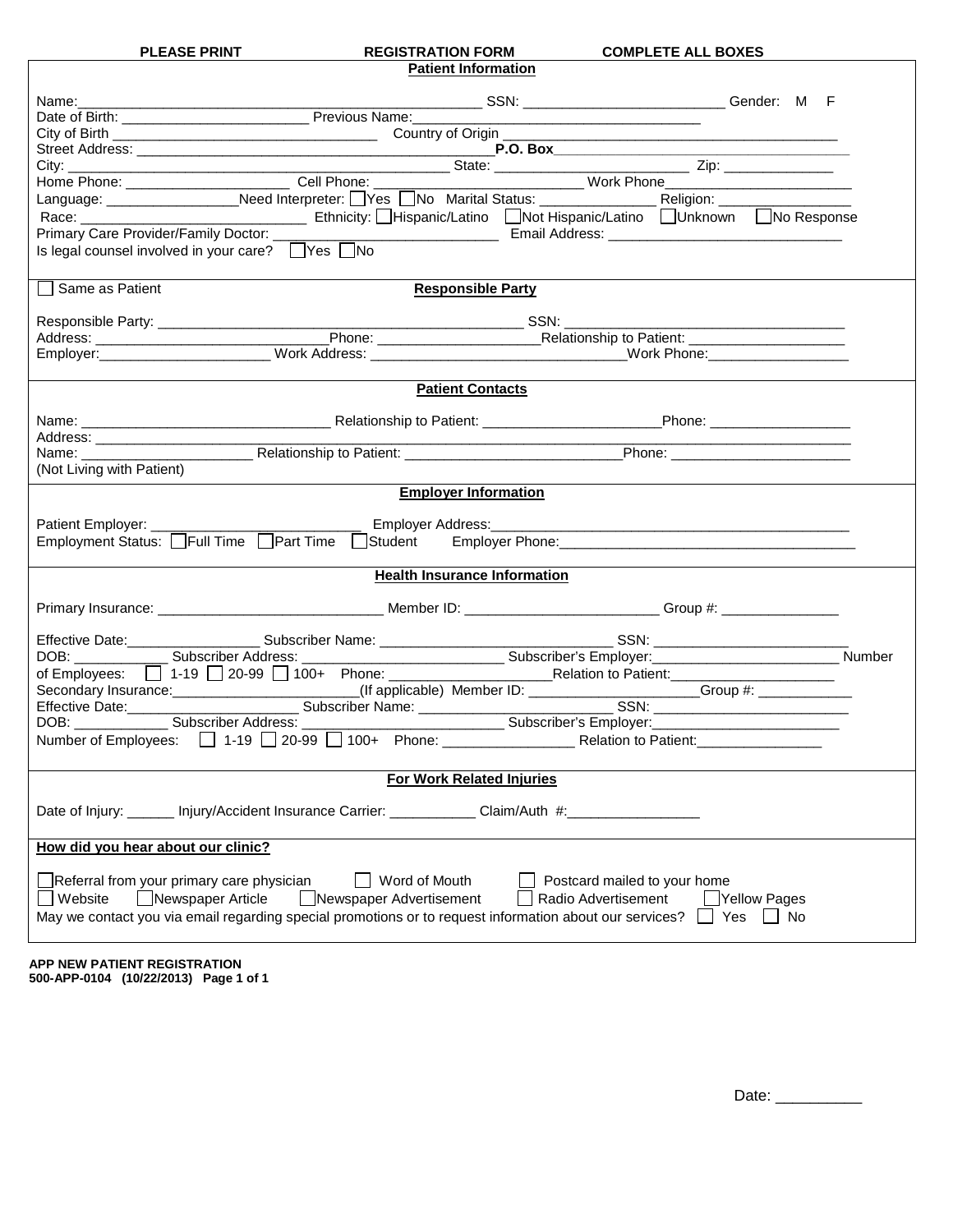**APP Orthopedic Surgery**

537 SW Union Ave Grants Pass, OR 97527 Phone: 541-507-2050 Fax: 541-474-5009

| <b>PATIENT: EXAMPLE PATIENT:</b> | DOB: the contract of the contract of the contract of the contract of the contract of the contract of the contract of the contract of the contract of the contract of the contract of the contract of the contract of the contr |
|----------------------------------|--------------------------------------------------------------------------------------------------------------------------------------------------------------------------------------------------------------------------------|
| <b>ALLERGIES</b><br>Reaction     | <b>CURRENT MEDICATIONS</b>                                                                                                                                                                                                     |
| Aspirin                          | (Including vitamins, herbs, diet pills, OTC, etc.)                                                                                                                                                                             |
| Codeine                          | Strength<br>Drug Name<br>Dosage                                                                                                                                                                                                |
| Morphine                         |                                                                                                                                                                                                                                |
| <b>Other Allergies</b>           |                                                                                                                                                                                                                                |

**PAST MEDICAL HISTORY** – Please check if you have experienced any of the following problems:

| Alcoholism_____________________  | Diabetes mellitus __________    | Leukemia _________________    |
|----------------------------------|---------------------------------|-------------------------------|
| Anemia ________________________  | Dermatitis ____________________ | Liver Disease _____________   |
| Arthritis _____________________  | Emphysema ___________________   | Meningitis __________________ |
| Anxiety ________________________ | GERD _____________________      | Myocardial infarction________ |
| Arrhythmia ___________________   | Glaucoma ____________________   | Nerve/muscle disease______    |
| Asthma ______________________    | Heart Disease ________________  | Osteoporosis _______________  |
| Blood Dyscrasia ____________     | Heart Murmur _______________    | Pneumonia _________________   |
| Blood Transfusion __________     | Hepatitis _____________________ | Psychiatric Problem _______   |
| Bronchitis ___________________   |                                 | Rheumatic Fever_________      |
| Cancer <b>Cancer</b>             | HIV/AIDS ___________________    | Seizures ____________________ |
| CHF _________________________    | Hypertension __________________ | Sickle cell anemia __________ |
| Clotting disorder ___________    | Inflammatory bowel disease      | STD _____________________     |
| Concussion __________________    |                                 | Thyroid disease _____________ |
| $\texttt{COPD} \_\_\_\_\_\_\_\_$ | Jaundice ______________________ | Tuberculosis _________        |
| Chronic Lung Disease ______      | Kidney Disease ________________ |                               |
|                                  | Kidney Stones _______________   |                               |
|                                  |                                 | Varicosities/Phlebitis        |

Other Serious Illnesses or Injuries:\_\_\_\_\_\_\_\_\_\_\_\_\_\_\_\_\_\_\_\_\_\_\_\_\_\_\_\_\_\_\_\_\_\_\_\_\_\_\_\_\_\_\_\_\_\_\_\_\_\_\_\_\_\_

# **SURGERIES/HOSPITALIZATIONS** – Please check if you have had surgery or hospitalization for the following:

|                              | Year |                          | Year |                                | Year |
|------------------------------|------|--------------------------|------|--------------------------------|------|
|                              |      |                          |      |                                |      |
| Adenoidectomy                |      | <b>Cyst Removal</b>      |      | Ovary removal                  |      |
| Ankle Arthroscopy            |      | Dilate and curettage     |      | Peripheral Artery Bypass Graft |      |
| Aortic Valve Replacement     |      | <b>Elbow Arthroscopy</b> |      | Prostate surgery               |      |
| Appendectomy                 |      | Exploratory              |      | Shoulder Arthroscopy           |      |
|                              |      | Laparotomy/Laparoscopy   |      |                                |      |
| Back surgery                 |      | Eye surgery              |      | Small intestine surgery        |      |
| Biopsy                       |      | Fracture surgery         |      | Spine surgery                  |      |
| <b>Brain surgery</b>         |      | Heart surgery            |      | Splenectomy                    |      |
| CABG                         |      | Hernia repair            |      | Thumb Arthroscopy              |      |
| Carotid endarterectomy       |      | Hip surgery              |      | Thyroid surgery                |      |
| Carpal tunnel release        |      | Hysterectomy             |      | Tonsillectomy                  |      |
| Cataract removal/IOL implant |      | Incision and drainage    |      | <b>Tubal ligation</b>          |      |
| Cholecystectomy              |      | Joint replacement        |      | <b>TURP</b>                    |      |
| Colon surgery                |      | Knee surgery             |      | Upper GI endoscopy             |      |
| Colonoscopy                  |      | Lower Endoscopy          |      | Valve replacement              |      |
| Coronary angioplasty         |      | Lumpectomy               |      | Vasectomy                      |      |
| Cosmetic surgery             |      | Mastectomy               |      | Wrist Arthroscopy              |      |
| C-Section                    |      |                          |      |                                |      |

**APP SURGERY MEDICAL HEALTH QUESTIONNAIRE 500-APP-0103 (10/22/2013) Page 1 of 3** 

**PATIENT : DOB: / / DATE:**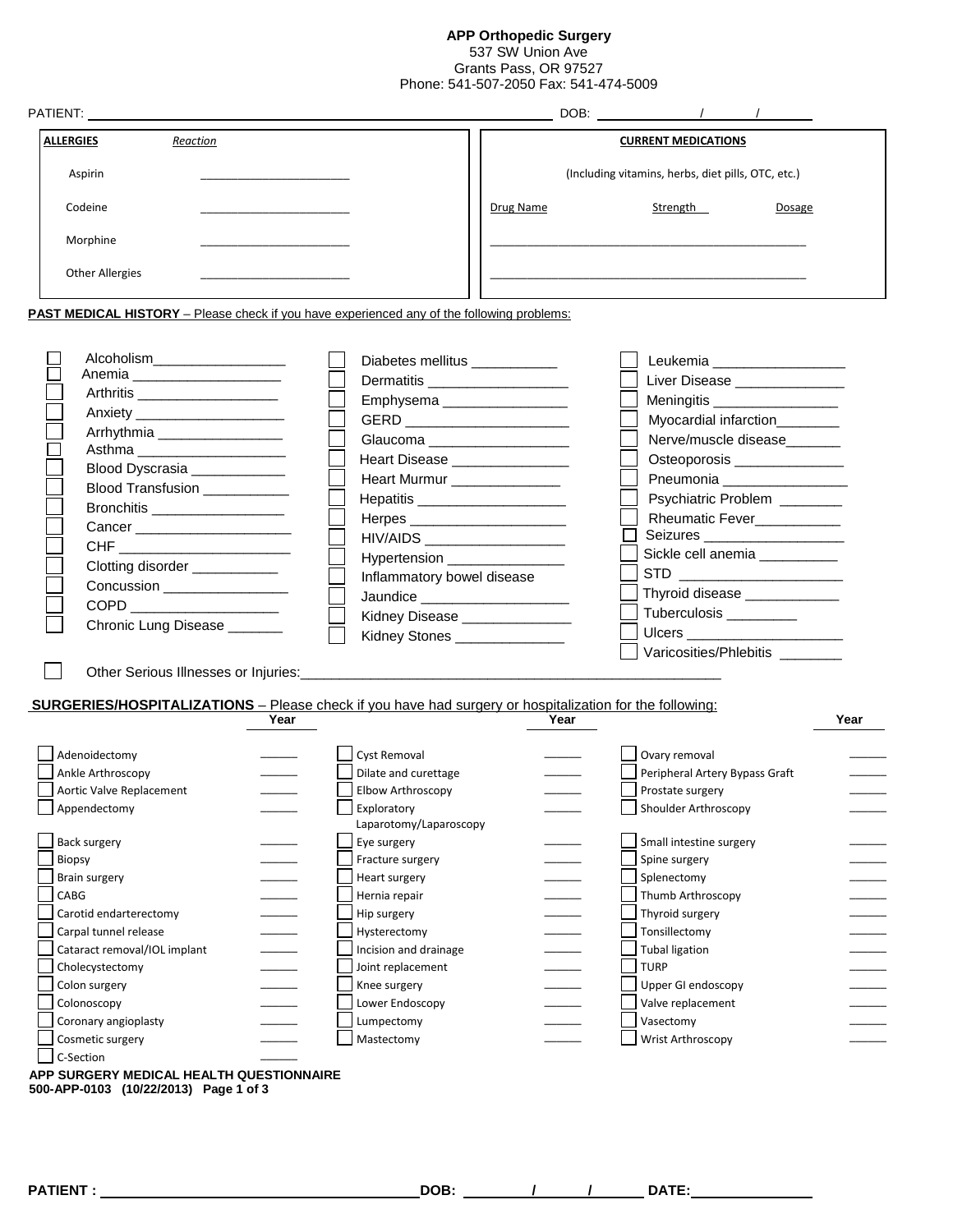| FAMILY HISTORY - Please check if your family members (parents, siblings, children, aunts, uncles) have had any of the following: |  |  |  |  |  |  |
|----------------------------------------------------------------------------------------------------------------------------------|--|--|--|--|--|--|
|----------------------------------------------------------------------------------------------------------------------------------|--|--|--|--|--|--|

| <b>Diagnosis</b>    | <b>Relationship(s)</b> | Living | <b>Diagnosis</b>          | <b>Relationship(s)</b> | Living |
|---------------------|------------------------|--------|---------------------------|------------------------|--------|
| Alcohol Abuse       |                        | Y/N    | <b>Heart Disease</b>      |                        | Y/N    |
| <b>Arthritis</b>    |                        | Y/N    | High cholesterol          |                        | Y/N    |
| Asthma              |                        | Y/N    | Hypertension              |                        | Y/N    |
| <b>Birth Defect</b> |                        | Y/N    | <b>Kidney Disease</b>     |                        | Y/N    |
| Cancer              |                        | Y/N    | Learning Disability       |                        | Y/N    |
| <b>COPD</b>         |                        | Y/N    | <b>Mental Illness</b>     |                        | Y/N    |
| Depression          |                        | Y/N    | <b>Mental Retardation</b> |                        | Y/N    |
| <b>Diabetes</b>     |                        | Y/N    | Miscarriage/Stillbirth    |                        | Y/N    |
| Drug Abuse          |                        | Y/N    | Stroke                    |                        | Y/N    |
| Early Death         |                        | Y/N    | Vision Loss               |                        | Y/N    |
| <b>Hearing Loss</b> |                        | Y/N    | Other:                    |                        | Y/N    |
| Other:              |                        |        |                           |                        | Y/N    |

### **SOCIAL HISTORY**

### **WOMAN'S HEALTH**

| Age Periods Started          | <b>Pregnancies</b>        | Total | <b>Pregnancies</b>   | Total |
|------------------------------|---------------------------|-------|----------------------|-------|
| Age at 1 <sup>st</sup> Birth | Full-Term                 |       | # of Children Living |       |
| Age/Year Menopause           | Pre-Term (37 wks)         |       | Ectopic or Tubal     |       |
| Last Pap Smear               | Miscarriages              |       | Live Births Cesarean |       |
|                              | <b>Elective Abortions</b> |       | Live Births Vaginal  |       |

**APP SURGERY MEDICAL HEALTH QUESTIONNAIRE 500-APP-0103 (10/22/2013) Page 2 of 3**